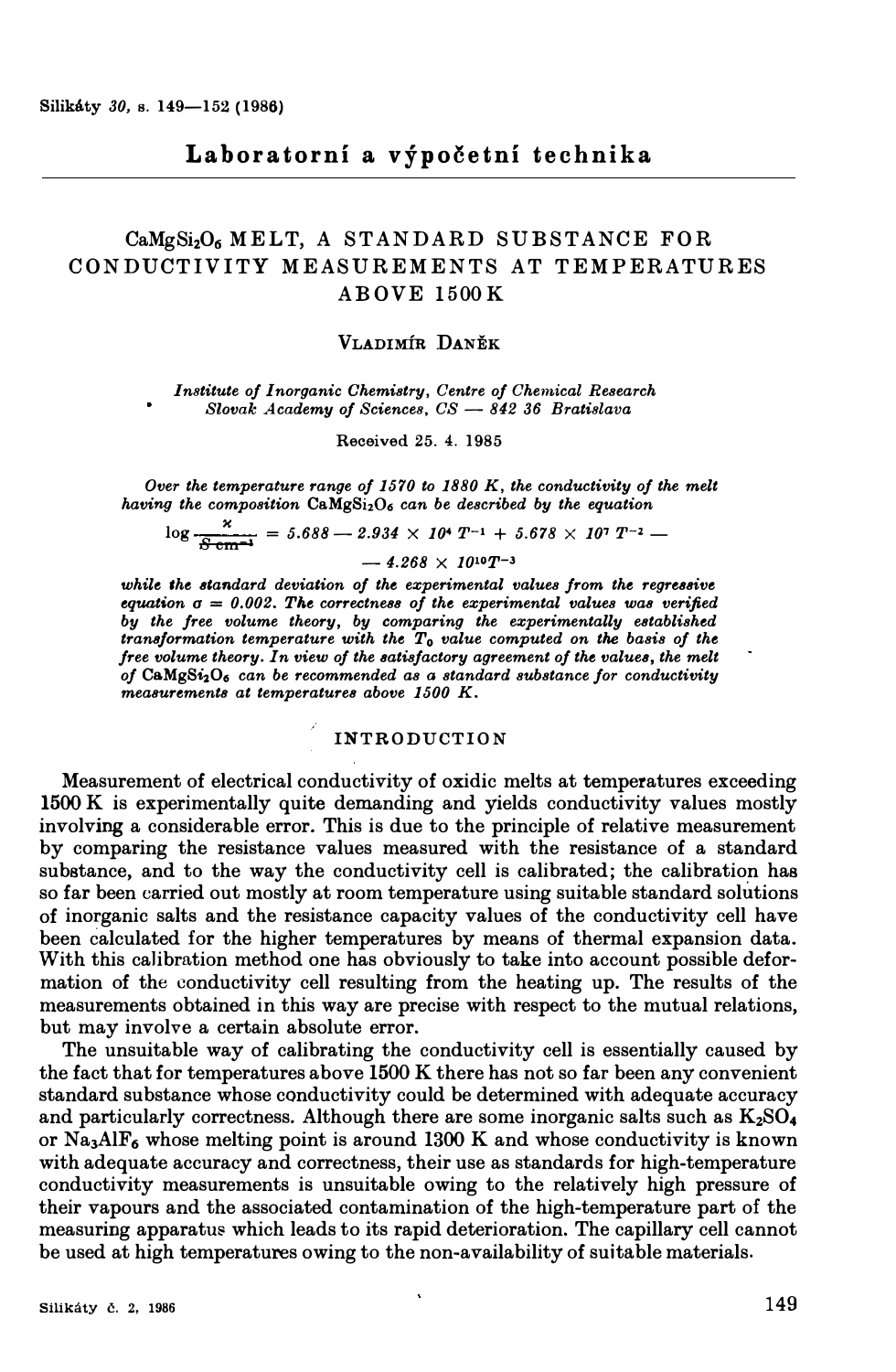The melt of diopside,  $CaMgSi<sub>2</sub>O<sub>6</sub>$ , was therefore suggested as a reference substance for conductivity measurements at temperatures above 1500 K as a result of the present study. The suitability of the compound is based on its satisfactory thermal stability at high temperatures, its easy preparation and a well defined melting point. Diopside was already used in studies  $\left[1, 2\right]$ , just because of these properties, as a secondary standard in the calibration of thermocouples. The melt of CaMgSizO**6** can be kept undercooled by 100 K for periods of time adequate for calibration. The present study was therefore concerned with careful conductivity measurements on this melt by means of the conventional calibration procedure, and the correctness of the values measured was verified by means of the free volume theory, i.e. by comparing the experimental transformation temperature value with that calculated from the conductivity data.

#### EXPERIMENTAL

The electrical conductivity measurements were carried out by means of a conductivity cell consisting of two disk electrodes 5 mm in diameter fixed at a mutual distance of 15 mm and made of PtRh 20 alloy. The conductors, 1 mm in diameter, were of the same material. The resistance was measured with the TESLA BM-484 semiautomatic bridge with a built-in source of alternate current of 1592 Hz frequency and a zero indicator. The conductivity cell was calibrated at room temperature with aqueous solutions of KCL For the high-temperature measurements, the resistance capacity of the conductivity cell was calculated by means of the thermal expansion data of the PtRh20 alloy. About 100 g of the CaMgSizO**6** melt was placed in a PtRh20 crucible at the centre of an electric resistance furnace. The conductivity measurements were carried out over the temperature range of 1570 to 1880 K. The sample temperature was measured by a  $PtRh6 - PtRh30$  thermocouple whose hot joint was placed directly in the melt. The relative accuracy of the conductivity measurement was  $\pm 2\%$ , that of the temperature measurement was  $\pm 3$  K. A detailed description of the apparatus employed was presented in **[3].**

The sample was prepared by calcinating the corresponding amounts of  $CaCO<sub>3</sub>$ A.R. and MgCO**3** A.R. at 1300 K for **2** hours and subsequent melting with preannealed  $SiO<sub>2</sub>$  A.R. in a stoichiometric ratio. The glass samples for transformation temperature measurements were obtained by pouring a molten sample into a watercooled platinum dish. Before the measurements the glass was annealed for 5 hours at 950 K. The transformation temperature was determined by DTA and expansion measurements in three different laboratories.

### RESULTS *AND* DISCUSSION

The values of conductivity of the  $\text{CaMgSi}_2\text{O}_6$  melt measured over the temperature range of 1570 to 1880 K are listed in Table I. The values specified for the individual temperatures are means of 3 to 5 measurements. The least squares method was used to derive the following equation for the temperature dependence of conductivity

$$
\log \frac{\varkappa}{S \text{ cm}^{-1}} = 5.688 - 2.934 \times 10^4 T^{-1} + 5.678 \times 10^7 T^{-2} - 4.268 \times 10^{10} T^{-3} \tag{1}
$$

The standard deviation of the relative values measured from the regressive equation (1) is  $\sigma = 0.002$ .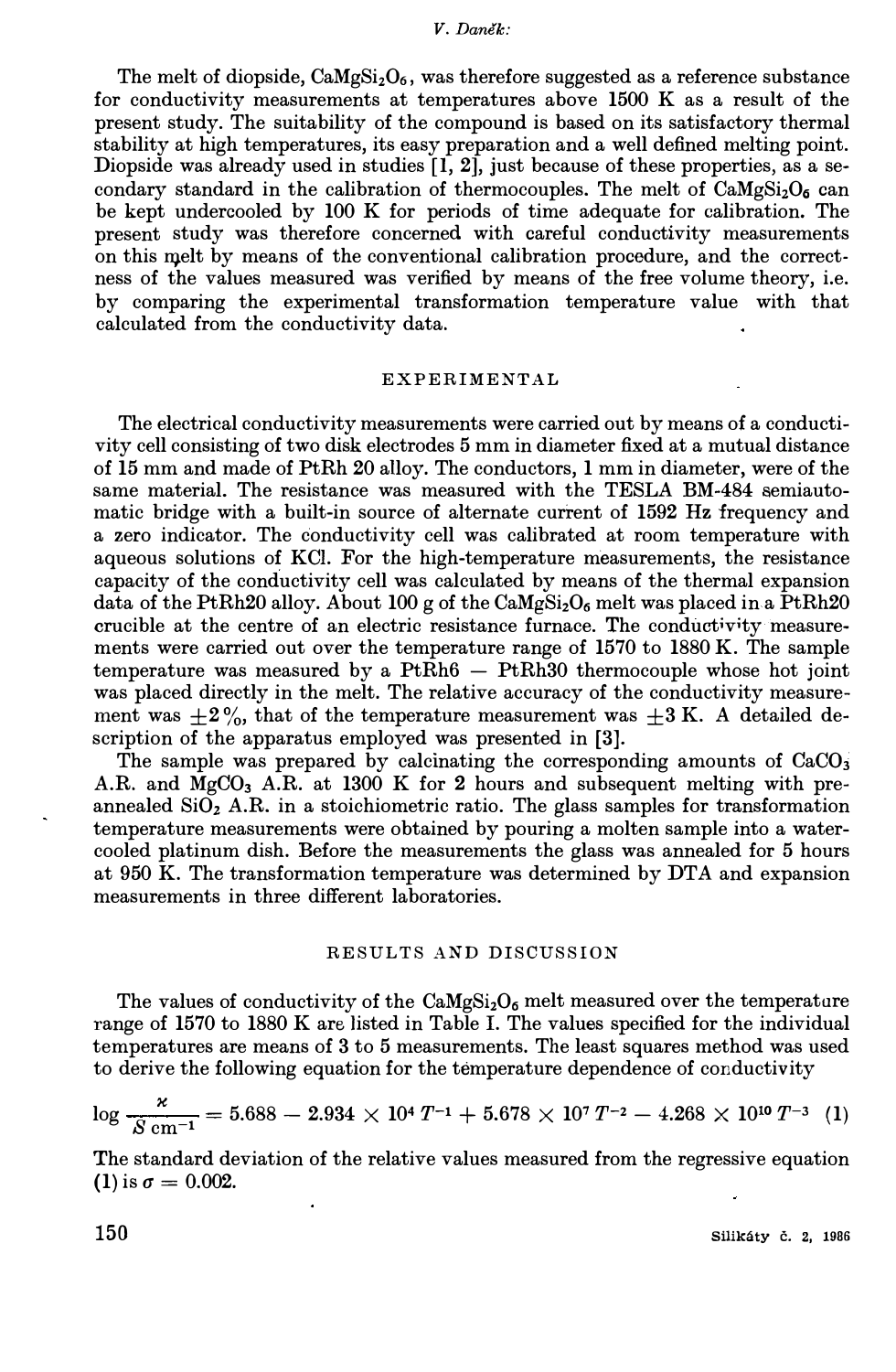**CaMgSi020**6 *.'lfelt, a Standard Substance for Conductivity Measurements ...* 

| Т<br>$\overline{K}$ | κ<br>$S \text{ cm}^{-1}$ | $E_{\rm corr}$<br>$kJ$ mole <sup>-1</sup> | Т<br>$\overline{K}$ | н<br>$S \text{ cm}^{-1}$ | $\boldsymbol{E}_{\mathtt{corr}}$<br>$kJ$ mole <sup>-1</sup> |
|---------------------|--------------------------|-------------------------------------------|---------------------|--------------------------|-------------------------------------------------------------|
| 1568                | 0.098                    | 179.8                                     | 1731                | 0.287                    | 132.7                                                       |
| 1575                | 0.106                    | 177.0                                     | 1750                | 0.316                    | 128.8                                                       |
| 1598                | 0.127                    | 168.6                                     | 1764                | 0.336                    | 126.2                                                       |
| 1627                | 0.155                    | 159.0                                     | 1768                | 0.343                    | 125.4                                                       |
| 1660                | 0.194                    | 149.5                                     | 1781                | 0.362                    | 123.1                                                       |
| 1680                | 0.218                    | 144.3                                     | 1793                | 0.380                    | 121.0                                                       |
| 1693                | 0.235                    | 141.1                                     | 1797                | 0.387                    | 120.4                                                       |
| 1700                | 0.244                    | 139.5                                     | 1801                | 0.394                    | 119.7                                                       |
| 1705                | 0.251                    | 138.3                                     | 1805                | 0.403                    | 119.0                                                       |
| 1715                | 0.266                    | 136.1                                     | 1843                | 0.463                    | 113.2                                                       |
| 1726                | 0.280                    | 133.7                                     | 1875                | 0.519                    | 108.8                                                       |
|                     |                          |                                           |                     |                          |                                                             |

*Table I*  The values of conductivity and  $E_{\text{corr}}$  of  $\text{CaMgSi}_2\text{O}_6$  melt

The conductivity of CaMgSi**2**0**6** has so far been measured by Kawahara et al. [4] and Licko and Danek [3]. The results presented in [4] differ by about  $10\%$  from those obtained in the present work. This difference can be attributed to incorrect calibration of the conductivity cell and the associated absolute measuring error. Within the given measuring error, the results of study [3] are identical with those of the present paper.

However, it should be admitted that the results of the measurements reported here can involve a certain absolute error due to deformation of the conductivity cell. *A* direct estimate of this error is obviously impossible, even though the cell was designed so as to minimize the deformation brought about by heating up. The free volume theory was therefore used to verify the correctness of the measuring values [5, 6].

Validity of the free volume· theory was verified on the melts of the system  $CaO-MgO-SiO<sub>2</sub>$  in [7]. It is based on the calculation of the linear relationship

$$
E_{\text{corr}} = E_{\varkappa} + \alpha RT^2 + \frac{1}{2}RT = kR\left(\frac{T}{T - T_0}\right)^2 \tag{2}
$$

where  $E_x$  is the activation energy of conductivity,  $\alpha$  is the coefficient of volume expansion of the melt in question,  $R$  is the gas constant,  $k$  is a proportionality coefficient dependent solely on the size of the ions present, and  $T<sub>0</sub>$  is the temperature at which the free volume starts to form in the melt, and is experimentally very close to transformation temperature. Derivation of equation (2) can be found in [6, 7]. Equation (2) can be solved iteratively by choosing  $T_0$  so as to make it pass through the origin, or analytically, when one obtains the quadratic dependence of the function  $1/E_{\text{corr}} = f(T^{-1})$ . On substituting the experimental values of  $E_{\text{corr}}$  (cf. Table 1) into this equation and applying regression, it is possible to determine the coefficients allowing  $T<sub>0</sub>$  to be calculated. The activation energy of conductivity, defined by the equation

$$
E_x = -R \left( \frac{d \ln x}{d \frac{1}{T}} \right) = -2.303R \frac{d \log x}{d \frac{1}{T}}
$$
 (3)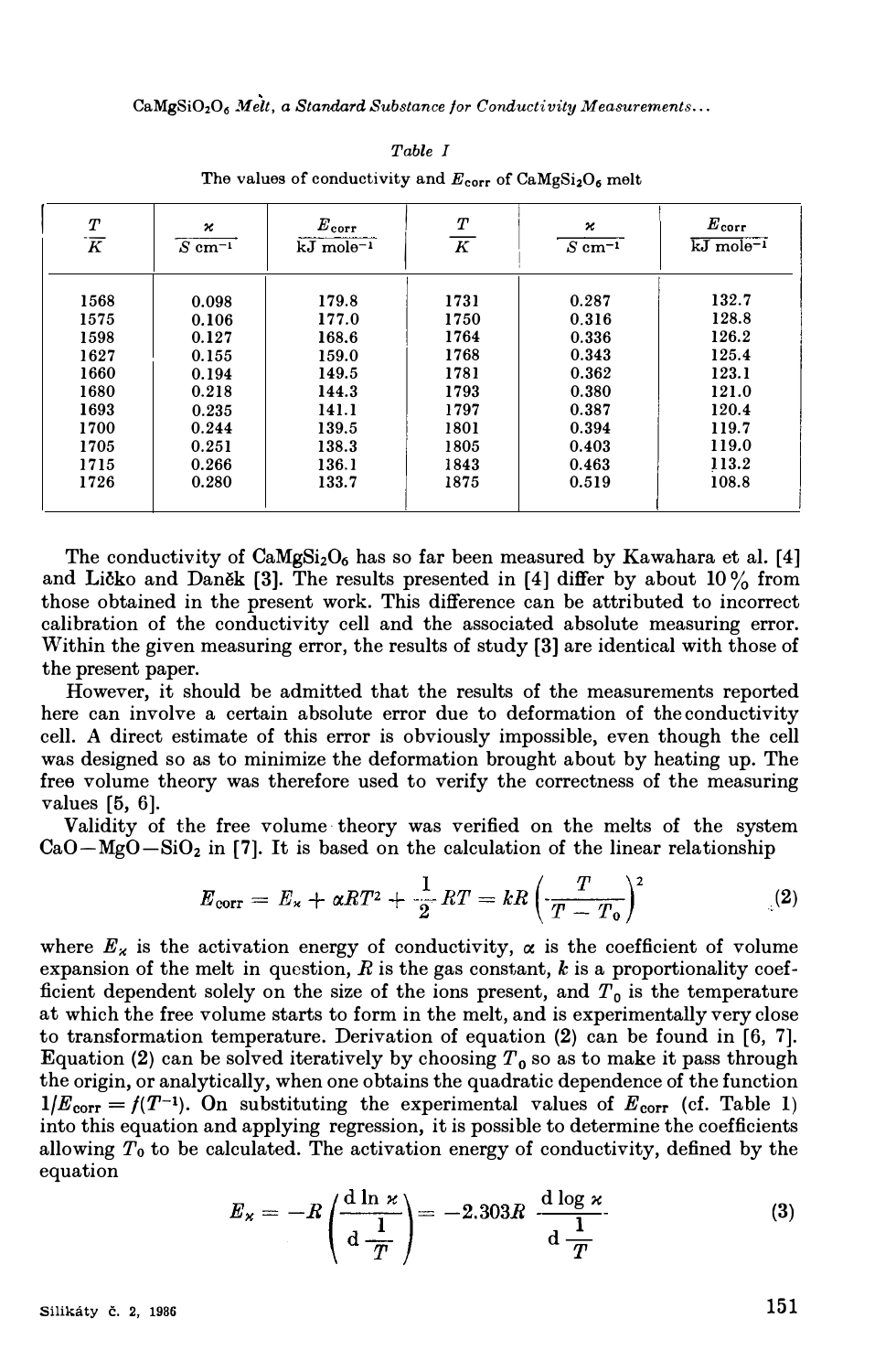was calculated from the conductivity measurements by differentiating equation (1). The coefficient of volume expansion of CaMgSi<sub>2</sub>O<sub>6</sub> melt,  $\alpha$ , was calculated from the data in [8]. The calculated values of  $E_{\text{corr}}$  are listed in Table I.

The agreement of T*0* value calculated and the transformation temperature value determined experimentally thus justify the assumption that the conductivity values used in the calculation were correct and did not involve any extraordinary absolute error, of course within the experimental error of  $T<sub>g</sub>$  determination. Table II lists

### *Table II*

**Transformation temperatures of CaMgSi2O6 glass according to**  various authors, and the value of  $T_0$  calculated from the con**ductivity values measured** 

| Method               | $T_g/K$      |
|----------------------|--------------|
| dilat.<br><b>DTA</b> | 1014<br>1006 |
| dilat.<br><b>DTA</b> | 1023<br>1008 |
| <b>DTA</b>           | 1018         |
| calor.               | 1005         |
|                      | $1012 + 7$   |
| conduct.             | 998          |
|                      |              |

the values of the transformation temperature of the  $CaMgSi<sub>2</sub>O<sub>6</sub>$  melt established independently in three laboratories by two different methods and compared **with** the T*O* value calculated from the conductivity values measured. The agreement **was** satisfactory which indicates that the conductivity values measured were correct. In view of this the conductivity values reported here for the melt of  $CaMgSi<sub>2</sub>O<sub>6</sub>$  can be accepted as reliable ones and the melt can be recommended as a standard substance for conductivity measurements at temperatures above 1500 K.

#### **References**

- **[I] Osborn E. F., Schairer** J. **F.: Amer.** J. **Soi.** *239,* **715 (1941).**
- **[2] Osborn E. F.: Amer.** J. **Sci.** *240,* **751 (1942).**
- **[3] Licko T., Danek V.: Silikaty** *27,* **55 (1983).**
- **[4] Kawahara M., Ozima Y., Morinaga K., Yanagase T.: Nippon Kinzoku Gakkaishi** *42,* **619 (1978).**
- **[5] Cohen M. H., Turnbull D.:** J. **Chem. Phys.** *31,* **1164 (1959).**
- **[6] Angell C. A.: J. Phys. Chem.** *68,* **1917 (1964).**
- **[7] Danek V., Licko V.: Chem. zvesti** *37,* **349 (1983).**
- **[8] Licko T., Danek V.: Phys. Chem. Glasses** *23,* **67 (1982).**
- **[9] Richet P., Bottinga Y.: Earth Planet. Sci. Let.** *67,* **415 (1984).**